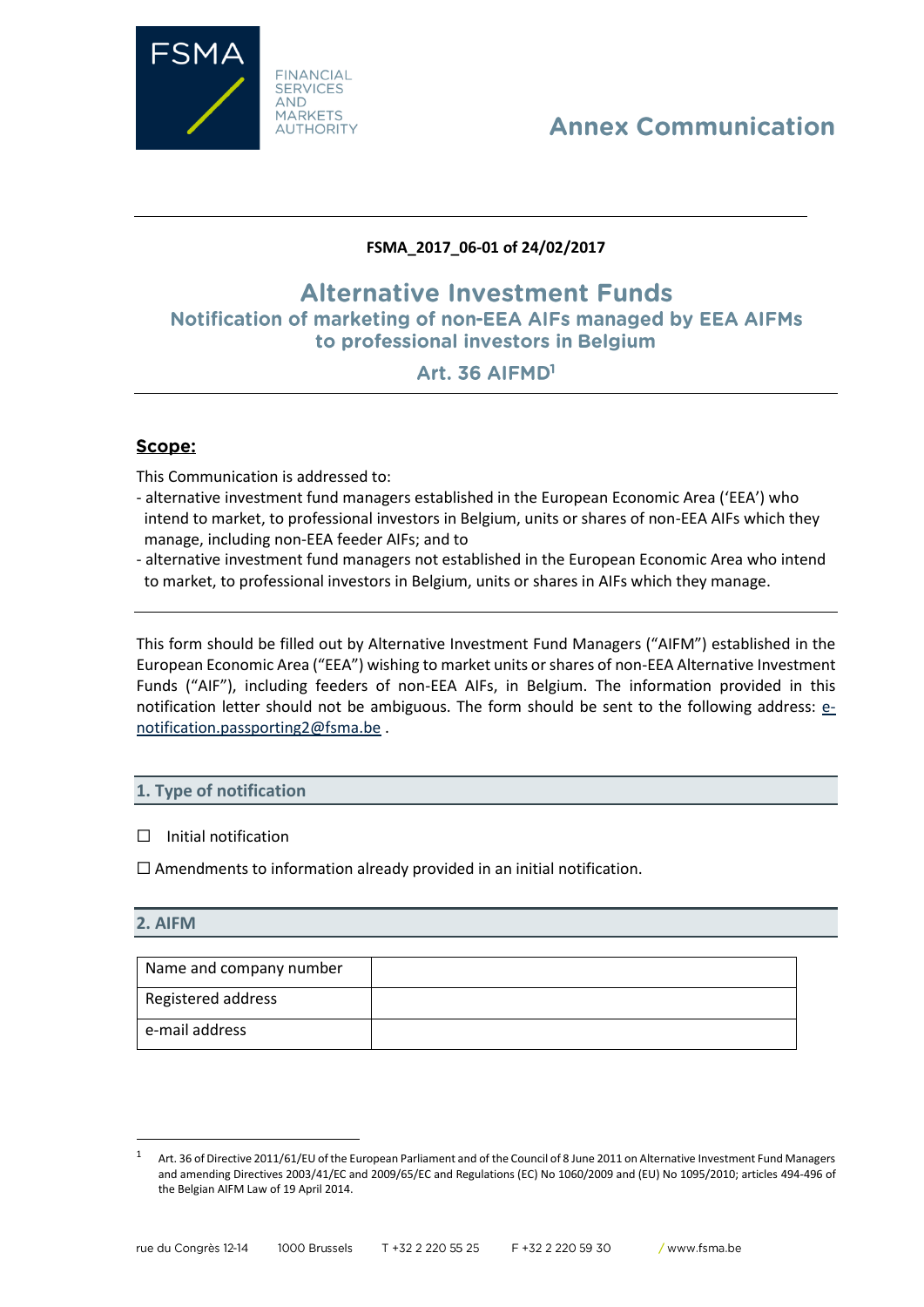**2/5 /** FSMA\_2017\_06-01 of 24/02/2017

#### **3. AIFs to be marketed in Belgium**

#### Does the AIF(s) have compartments? Yes  $\Box$  No  $\Box$

| Name of the AIF<br>or AIFs/or<br>compartment(s)<br>to be marketed <sup>2</sup> | <b>AIF</b><br>home<br>State | Legal form<br>(common fund,<br>unit trust,<br>investment<br>company,<br>partnership, other<br>(please specify)) | Name of the master<br>AIF/or<br>compartment(s) (if<br>applicable) | Home State of the<br>master AIF (if<br>applicable) |
|--------------------------------------------------------------------------------|-----------------------------|-----------------------------------------------------------------------------------------------------------------|-------------------------------------------------------------------|----------------------------------------------------|
|                                                                                |                             |                                                                                                                 |                                                                   |                                                    |

#### **4. Depositary**

Please provide the identity of the depositary of the AIFs to be marketed in Belgium:

#### **5. Private placement**

The units or shares of the AIFs marketed in Belgium cannot constitute a public offer within the meaning of the Belgian AIFM Law. Please confirm

- which of the exception criteria in the table below apply/applies, resulting in the offer being considered as private;
- the exact location (document and page) in the documentation attached to this form containing the information regarding such exception.

| <b>Exception criteria</b>                                                                                                                                         | <b>Document</b><br>and page |
|-------------------------------------------------------------------------------------------------------------------------------------------------------------------|-----------------------------|
| $\Box$ offers of securities directed exclusively at <b>professional investors within the</b><br>meaning of the Directive 2004/39/EC (MiFID)                       |                             |
| $\Box$ offers of securities directed at fewer than 150 natural or legal persons who are<br>not professional investors                                             |                             |
| In this case, please specify the measures taken by the manager to ensure that the<br>units or shares of the AIFs will not be marketed to more than 149 investors. |                             |

 $\overline{\phantom{a}}$ 

<sup>2</sup> If the AIF takes the form of an umbrella AIF with multiple compartments, AIFMs should only indicate the name of the compartments of the umbrella AIF notified for marketing. AIFMs should not indicate the name of the umbrella AIF.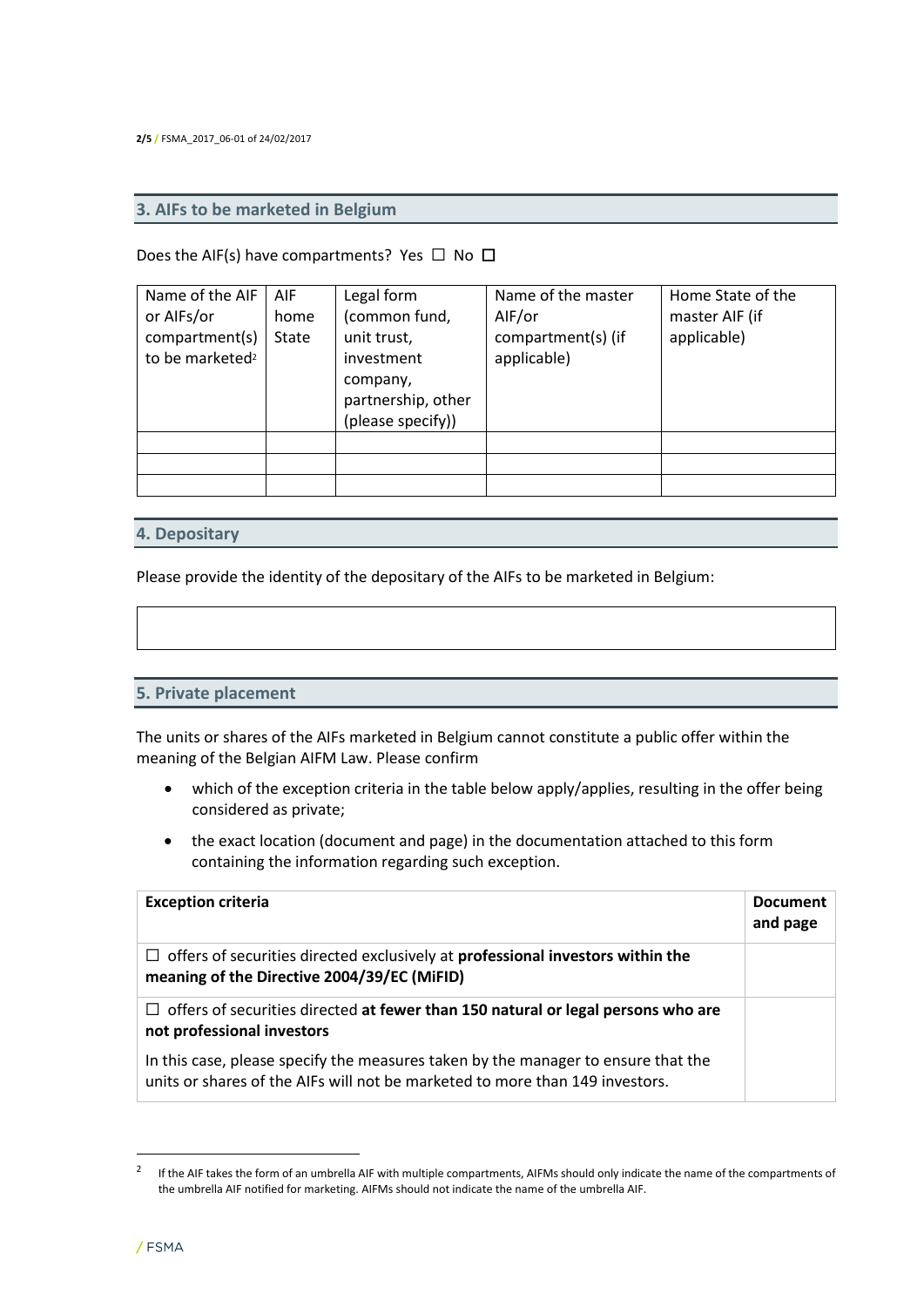☐ offers of securities, **other than units of open-ended undertakings for collective investment**, which require a total consideration of **at least EUR 100,000 per investor and per category of securities** ☐ offers of **units of open-ended undertakings for collective investment** that

require a total consideration of **at least EUR 250,000 per investor and per category of securities**;

☐ offers of securities, **other than units of open-ended undertakings for collective investment**, **with a denomination per unit of at least EUR 100,000**;

☐ offers of **securities for a total consideration** within the European Economic **Area of less than EUR 100,000 calculated over a period of 12 months**.

**6. Documentation and information to be provided**

Please attach

 $\Box$  the rules or instruments of incorporation of the AIF;

 $\Box$  a description of, or any information on, the AIF available to investors;

 $\Box$  an attestation of the authorisation of the AIFM in its home Member State;

 $\Box$  for each AIF the AIFM intends to market, the information in Annex 1 to this form;

 $\Box$  the statement in Annex 2 to this form, duly completed and signed on behalf of the AIFM.

The personal data which you have provided to the FSMA via this form will be processed by the FSMA as set out in it[s Privacy Policy.](https://www.fsma.be/en/faq/fsma-data-protection-policy)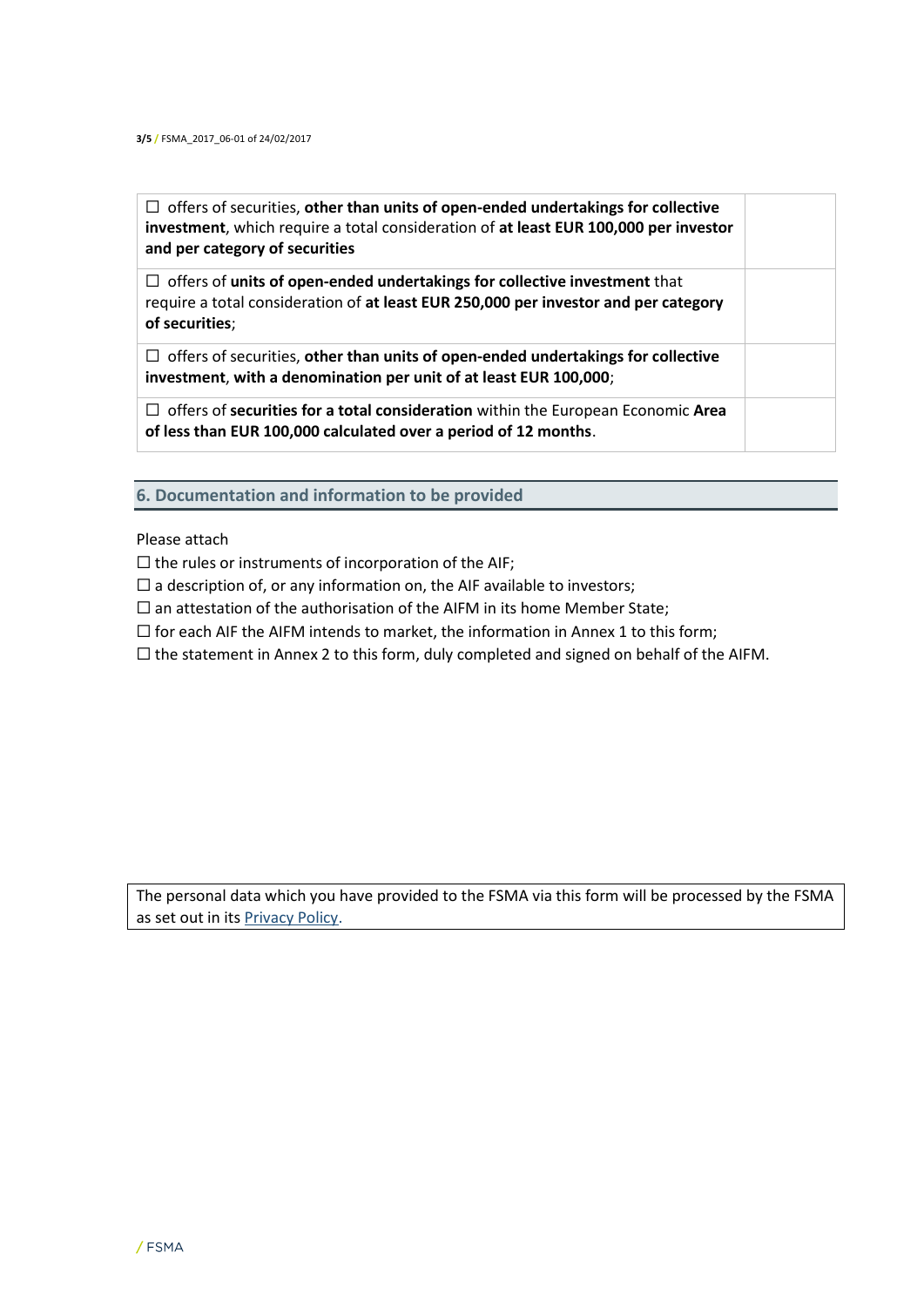## **Annex 1 Specific information regarding each AIF to be marketed**

Please specify for each element where it can be found in the attached documents (document and page).

| Information (Art. 23 AIFMD)                                                                             | Document and |
|---------------------------------------------------------------------------------------------------------|--------------|
|                                                                                                         | page         |
| a) a description of the investment strategy and objectives of the AIF                                   |              |
| information on where any master AIF is established and where the underlying funds are established if    |              |
| the AIF is a fund of funds                                                                              |              |
| a description of the types of assets in which the AIF may invest, the techniques it may employ and all  |              |
| associated risks, any applicable investment restrictions, the circumstances in which the AIF may use    |              |
| leverage, the types and sources of leverage permitted and the associated risks, any restrictions on     |              |
| the use of leverage and any collateral and asset reuse arrangements, and the maximum level of           |              |
| leverage which the AIFM are entitled to employ on behalf of the AIF;                                    |              |
| b) a description of the procedures by which the AIF may change its investment strategy or investment    |              |
| policy, or both;                                                                                        |              |
| c) a description of the main legal implications of the contractual relationship entered into for the    |              |
| purpose of investment, including information on jurisdiction, on the applicable law and on the          |              |
| existence or not of any legal instruments providing for the recognition and enforcement of judgments    |              |
| in the territory where the AIF is established;                                                          |              |
| d) the identity of the AIFM, the AIF's depositary, auditor and any other service providers and a        |              |
| description of their duties and the investors' rights;                                                  |              |
| e) a description of how the AIFM is complying with the requirements of Article 9(7) AIFMD;              |              |
| f) a description of any delegated management function as referred to in Annex I by the AIFM and of      |              |
| any safe-keeping function delegated by the depositary, the identification of the delegate and any       |              |
| conflicts of interest that may arise from such delegations;                                             |              |
| g) a description of the AIF's valuation procedure and of the pricing methodology for valuing assets,    |              |
| including the methods used in valuing hard-to-value assets in accordance with Article 19 AIFMD;         |              |
| h) a description of the AIF's liquidity risk management, including the redemption rights both in        |              |
| normal and in exceptional circumstances, and the existing redemption arrangements with investors;       |              |
| i) a description of all fees, charges and expenses and of the maximum amounts thereof which are         |              |
| directly or indirectly borne by investors;                                                              |              |
| j) a description of how the AIFM ensures a fair treatment of investors and, whenever an investor        |              |
| obtains preferential treatment or the right to obtain preferential treatment, a description of that     |              |
| preferential treatment, the type of investors who obtain such preferential treatment and, where         |              |
| relevant, their legal or economic links with the AIF or AIFM;                                           |              |
| k) the latest annual report referred to in Article 22 AIFMD;                                            |              |
| I) the procedure and conditions for the issue and sale of units or shares;                              |              |
| m) the latest net asset value of the AIF or the latest market price of the unit or share of the AIF, in |              |
| accordance with Article 19 AIFMD;                                                                       |              |
| n) where available, the historical performance of the AIF;                                              |              |
| o) the identity of the prime broker and a description of any material arrangements of the AIF with its  |              |
| prime brokers and the way the conflicts of interest in relation thereto are managed and the provision   |              |
| in the contract with the depositary on the possibility of transfer and reuse of AIF assets, and         |              |
| information about any transfer of liability to the prime broker that may exist;                         |              |
| p) description of how and when the information required under paragraphs 4 and 5 of Article 23          |              |
| AIFMD will be disclosed.                                                                                |              |